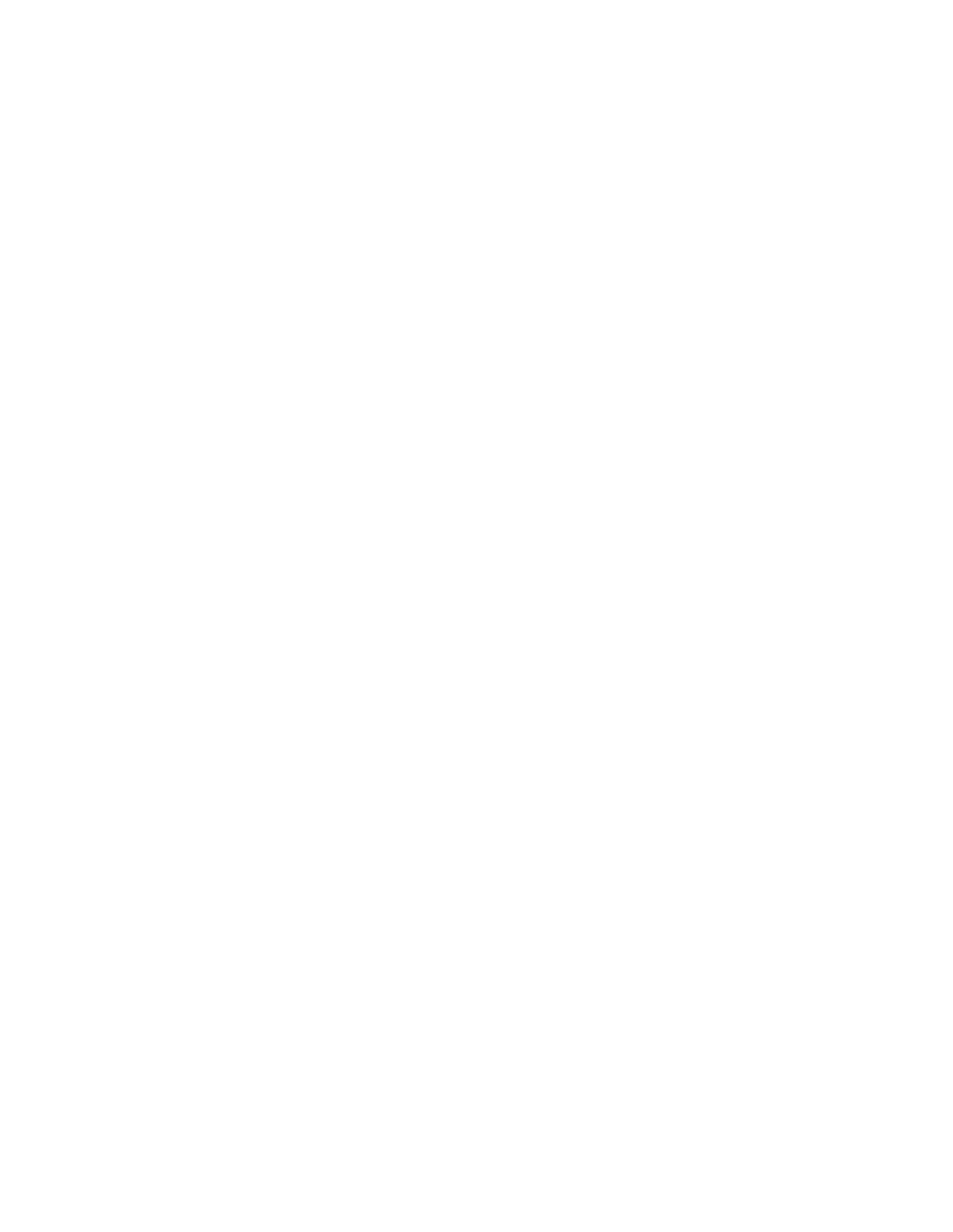### **HILL, Chief Justice.**

[¶1] Appellant, the State of Wyoming ex. rel. Robert Ernest Bunn and County Title Agency, Inc. (Bunn), seeks review of an order of the district court that denied Bunn's Petition for Writ of Mandamus. Bunn asked the district court to order Appellee, Julie Freese, County Clerk of Fremont County (Clerk), to file a document which she observed to be a document not eligible for recording under the governing Wyoming statute. The district court declined to issue the writ. We affirm.

#### **ISSUES**

[¶2] Bunn raises this single issue:

Whether a county clerk [may] refuse to record a previously recorded document to which has been added additional language?

The Clerk styles the issue thus:

Did the district court abuse its discretion by refusing to order the county clerk to record an altered document?

## **FACTS AND PROCEEDINGS BELOW**

[¶3] Bunn is the President and Chief Executive Officer of County Title Agency, Inc. The purpose of that business is to act as an agent for title insurance companies and to assist in real estate closings, title searches, and other business transactions involving real property. On May 5, 2004, Bunn presented a document for recording and the Clerk did record it. That document looked about like this:

# AGREEMENT WITH PRIOR LIENHOLDER UNITED STATES DEPARTMENT OF AGRICULTURE

| Form RD 1927-8 | <b>FORM APPROVED</b> |
|----------------|----------------------|
| (Rev. 1-02)    | OMB NO. 0575-0147    |

#### *Position 5*

WHEREAS First Interstate Bank (called the "Mortgagees") is the holder of a certain Mortgage (called the "Security Instrument") recorded in Book No. Page and page the page of the page  $\overline{C}$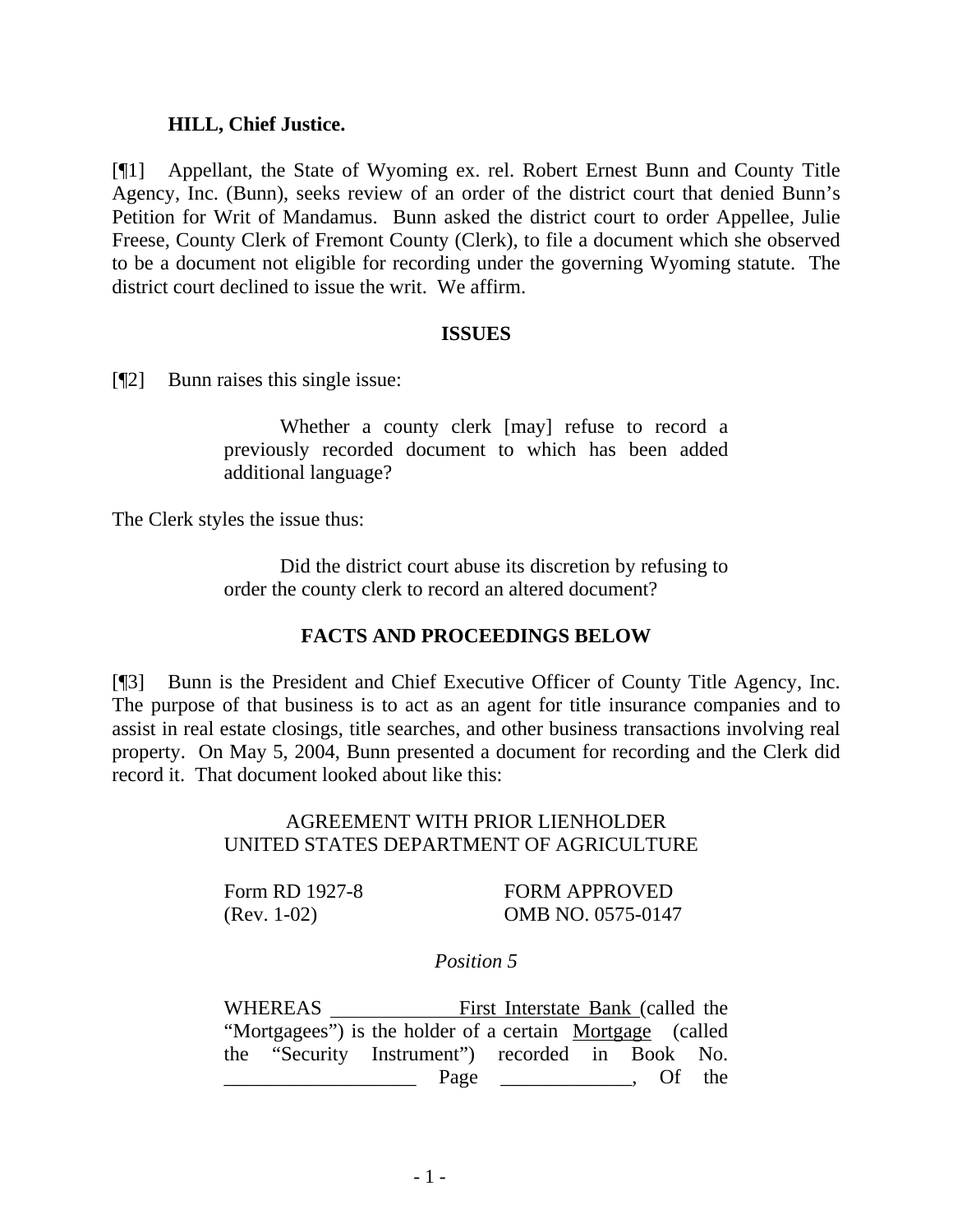\_\_\_\_\_\_\_\_\_\_\_\_\_\_\_\_\_\_\_\_\_\_\_\_\_\_\_\_\_\_ Records of Fremont

County;

On May 6, 2004, Bunn offered the same document for recording, with the document number added. The Clerk would not record it. It looked about like this:

### **\*\*\* RERECORDED TO ADD DOCUMENT NUMBER**

AGREEMENT WITH PRIOR LIENHOLDER UNITED STATES DEPARTMENT OF AGRICULTURE

| Form RD 1927-8 | <b>FORM APPROVED</b> |
|----------------|----------------------|
| (Rev. 1-02)    | OMB NO. 0575-0147    |

*Position 5* 

WHEREAS First Interstate Bank (called the "Mortgagees") is the holder of a certain Mortgage (called the "Security Instrument") recorded in Book No. Page and page the page of the page of the page of the  $\overline{C}$ Document No. 12563B Records of Fremont County;

[¶4] On May 20, 2004, the Clerk returned the second document to Bunn with a notation that "We cannot re-record the same document see attached letter." The attached letter, with a date of March 5, 2004, contained this information:

TO: All lending institutions, attorneys, title companies

FROM: Julie A Freese, County Clerk

RE: Recording of Corrective Documents

December 3, 2002, I issued a memorandum regarding a change in how our office would handle the recording of corrective documents. Following a work session with the county attorney's office and the county assessor's office, we determined that in order to correct any recorded document, the county clerk's office will need to have the following:

1) A new document with the word "corrected" in the title of the document. (i.e., Corrected Warranty Deed)

2) A clear message of the correction. (i.e., recording to correct legal description. A reference to previous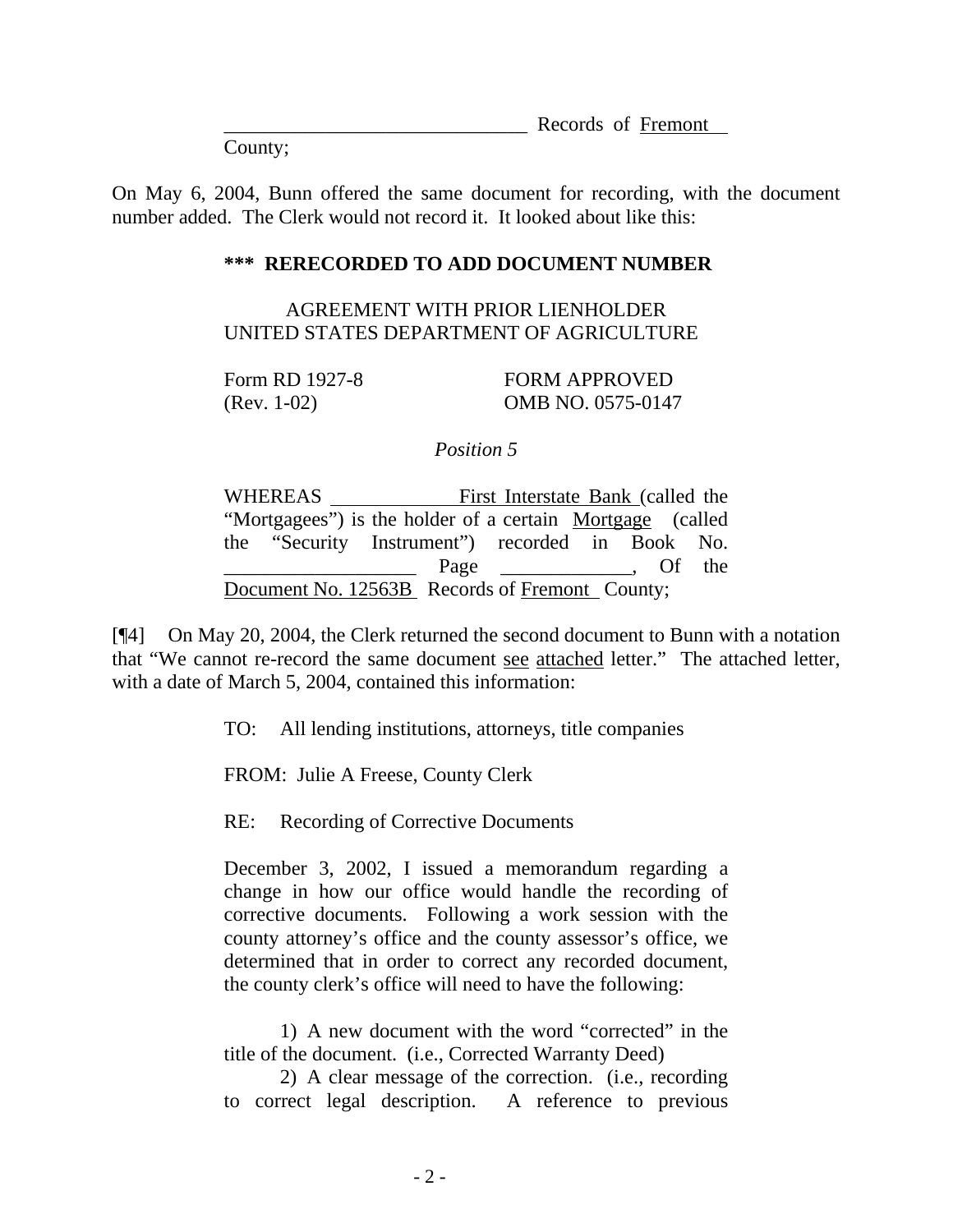recording information would also make the record more clear).

3) Original, notarized signatures of the grantors.

The basis for this determination is W.S. 34-1-119 "…Only instruments which are originally signed documents or properly certified or authenticated copies thereof may be properly recorded.…" The county clerk office's acceptance of corrective deeds as we have recorded in the past, without proper execution, may not be sufficient to meet the requirements of state law to transfer the ownership of property.

Effective immediately, the county clerk's office will reject any document without original, notarized signatures.

[¶5] After conducting a hearing on November 15, 2004, the district court issued an order on December 28, 2004, wherein it concluded: "The document with the language '\*\*\*RE-RECORDED TO ADD DOCUMENT NUMBER' and 'DOCUMENT No. 1252638' is not an original signed document, properly certified or authenticated copy thereof pursuant to W.S. § 34-1-119, and therefore should not be recorded."

[¶6] On January 7, 2005, Bunn filed a notice of appeal in the district court seeking this Court's review of the district court's order.

# **DISCUSSION**

[¶7] Bunn contends that the district court misconstrued Wyo. Stat. Ann. § 34-1-119 (LexisNexis 2005). It provides:

## **§ 34-1-119. Duties of county clerk generally.**

The county clerk of each county within this state shall receive and record at length all deeds, mortgages, conveyances, patents, certificates and instruments left with him for that purpose, and he shall endorse on every such instrument the day and hour on which it was filed for record. The county clerk shall not record any document until the address of the grantee, mortgagee or assignee of the mortgagee is furnished to the county clerk, but this requirement shall not affect the validity of the recording of any instrument. **Only instruments which are the originally signed documents or properly certified or authenticated copies thereof may be properly recorded. A document is**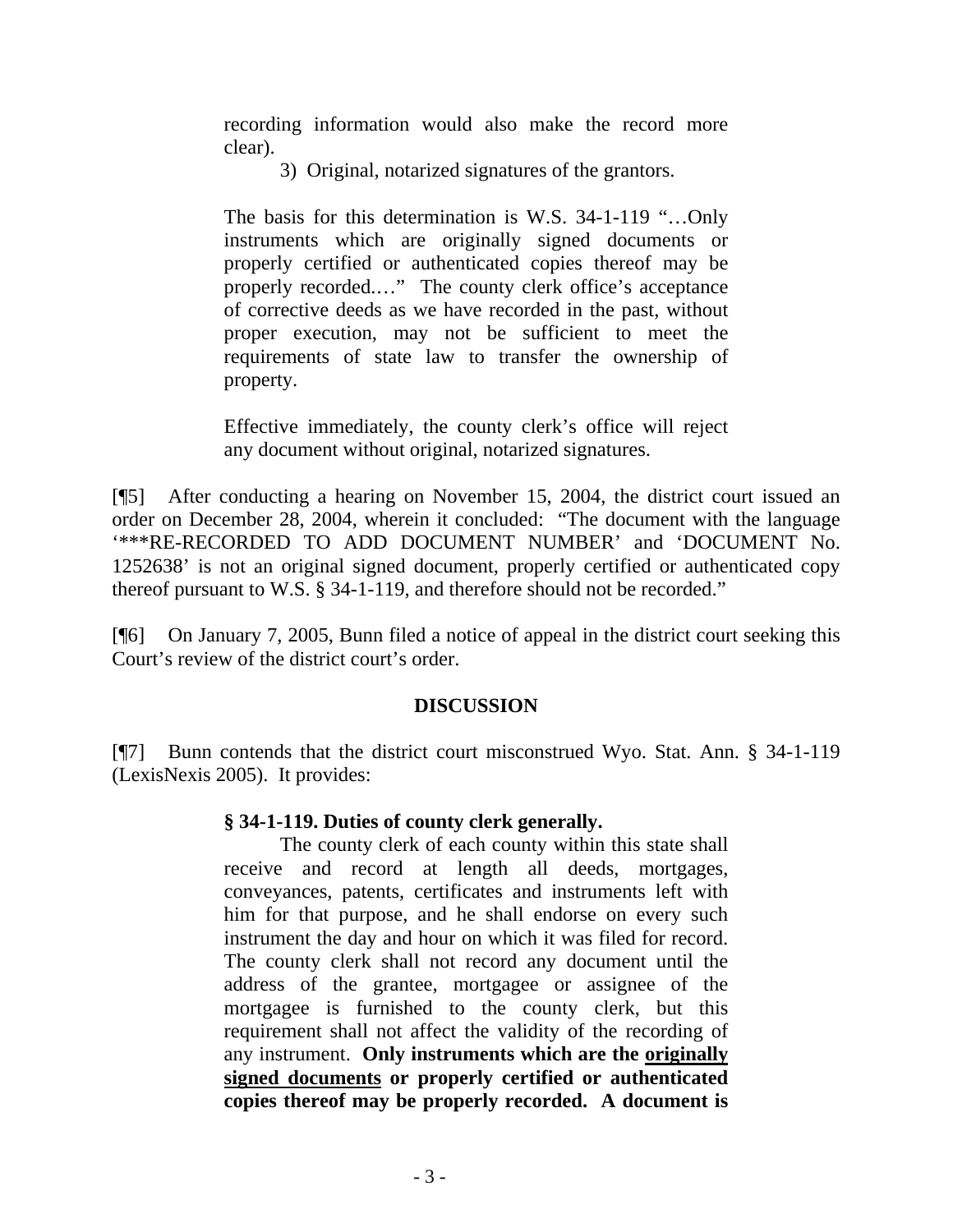**properly certified if in compliance with Rule 902[1](#page-5-0) of the Wyoming Rules of Evidence or other applicable rule or statute**. [Emphasis and footnote added.]

#### <span id="page-5-0"></span>1 **Rule 902. Self-authentication.**

(a) Extrinsic evidence of authenticity as a condition precedent to admissibility is not required with respect to the following:

(1) *Domestic Public Documents Under Seal*. -- A document bearing a seal purporting to be that of the United States, or of any state, district, commonwealth, territory, or insular possession thereof, or the Panama Canal Zone, or the Trust Territory of the Pacific Islands, or of a political subdivision, department, officer, or agency thereof, or an Indian tribe recognized by the United States, and a signature purporting to be an attestation or execution;

(2) *Domestic Public Documents Not Under Seal*. -- A document purporting to bear the signature in his official capacity of an officer or employee of any entity included in paragraph (1) hereof, having no seal, if a public officer having a seal and having official duties in the district or political subdivision of the officer or employee certifies under seal that the signer has the official capacity and that the signature is genuine.

(3) *Foreign Public Documents*. -- A document purporting to be executed or attested in his official capacity by a person authorized by the laws of a foreign country to make the execution or attestation, and accompanied by a final certification as to the genuineness of the signature and official position  $(A)$  of the executing or attesting person, or  $(B)$  of any foreign official whose certificate of genuineness of signature and official position relates to the execution or attestation or is in a chain of certificates of genuineness of signature and official position relating to the execution or attestation. A final certification may be made by a secretary of embassy or legation, consul general, consul, vice consul, or consular agent of the United States, or a diplomatic or consular official of the foreign country assigned or accredited to the United States. If reasonable opportunity has been given to all parties to investigate the authenticity and accuracy of official documents, the court may, for good cause shown, order that they be treated as presumptively authentic without final certification or permit them to be evidenced by an attested summary with or without final certification.

(4) *Certified Copies of Public Records*. -- A copy of an official record or report or entry therein, or of a document authorized by law to be recorded or filed and actually recorded or filed in a public office, including data compilations in any form, certified as correct by the custodian or other person authorized to make the certification, by certificate complying with paragraph (1), (2), or (3) of this rule or complying with any Act of Congress or rule prescribed by the Supreme Court pursuant to statutory authority.

(5) *Official Publications*. -- Books, pamphlets, or other publications purporting to be issued by public authority.

(6) *Newspapers and Periodicals*. -- Printed materials purporting to be newspapers or periodicals.

(7) *Trade Inscriptions and the Like*. -- Inscriptions, signs, tags, or labels purporting to have been affixed in the course of business and indicating ownership, control, or origin.

(8) *Acknowledged Documents*. -- Documents accompanied by a certificate of acknowledgment executed in the manner provided by law by a notary public or other officer authorized by law to take acknowledgments.

(9) *Commercial Paper and Related Documents*. -- Commercial paper, signatures thereon, and documents relating thereto to the extent provided by general commercial law.

(10) *Presumptions Under Acts of Congress or Statutes of Wyoming*. -- Any signature, document, or other matter declared by Act of Congress or statutes of Wyoming to be presumptively or prima facie genuine or authentic.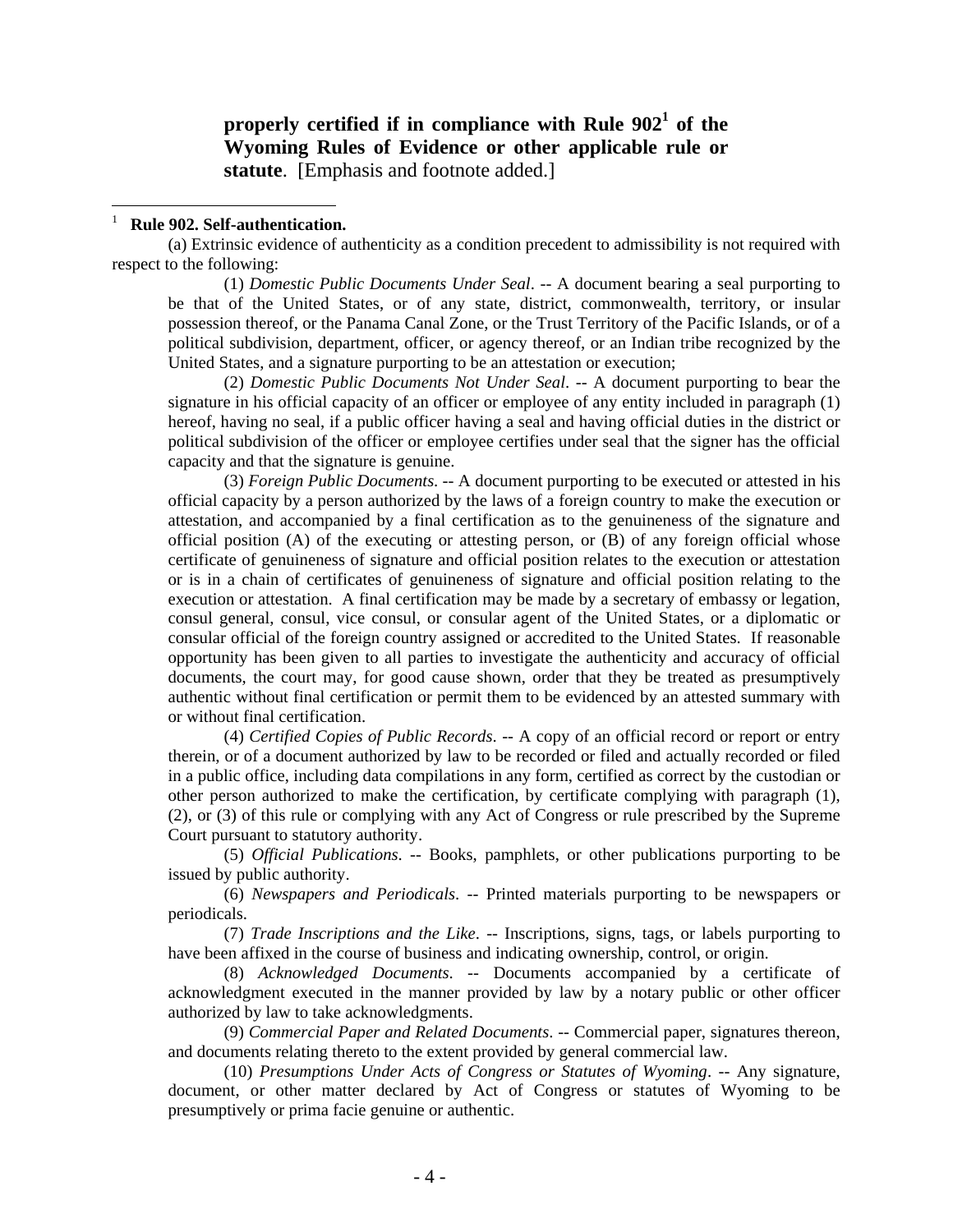[¶8] Bunn asserts that the central issue in his appeal is the construction of this statute. Of course, our usual standard of review applies to such a process. *See In re Loberg*, 2004 WY 48,  $\$\,5$ , 88 P.3d 1045,  $\$\,5$  (Wyo. [2](#page-6-0)004).<sup>2</sup> In addition, we note that the office of the writ of mandamus is well defined by statute and usage. "Mandamus is a writ issued in

l

 (c) *Other Proof*. -- This rule does not prevent the proof of official records or of entry or lack of entry therein by any other method authorized by law.

 (d) *Seal Dispensed With*. -- In the event any office or officer, authenticating any documents under the provisions of this rule, has no official seal, and so certifies, then authentication by seal is dispensed with.

<span id="page-6-0"></span><sup>2</sup> Our standard of review with respect to the construction of statutes is well known. In interpreting statutes, our primary consideration is to determine the legislature's intent. All statutes must be construed in pari materia and, in ascertaining the meaning of a given law, all statutes relating to the same subject or having the same general purpose must be considered and construed in harmony. Statutory construction is a question of law, so our standard of review is de novo. We endeavor to interpret statutes in accordance with the legislature's intent. We begin by making an inquiry respecting the ordinary and obvious meaning of the words employed according to their arrangement and connection. We construe the statute as a whole, giving effect to every word, clause, and sentence, and we construe all parts of the statute in pari materia. When a statute is sufficiently clear and unambiguous, we give effect to the plain and ordinary meaning of the words and do not resort to the rules of statutory construction. *Wyoming Board of Outfitters and Professional Guides v. Clark*, 2001 WY 78, ¶12, 30 P.3d 36, ¶12 (Wyo.2001); *Murphy v. State Canvassing Board*, 12 P.3d 677, 679 (Wyo.2000). Moreover, we must not give a statute a meaning that will nullify its operation if it is susceptible of another interpretation. *Billis v. State*, 800 P.2d 401, 413 (Wyo.1990) (citing *McGuire v. McGuire*, 608 P.2d 1278, 1283 (Wyo.1980)).

> Moreover, we will not enlarge, stretch, expand, or extend a statute to matters that do not fall within its express provisions. *Gray v. Stratton Real Estate*, 2001 WY 125, ¶5, 36 P.3d 1127, ¶5 (Wyo.2001); *Bowen v. State, Wyoming Real Estate Commission*, 900 P.2d 1140, 1143 (Wyo.1995).

*Board of County Commissioners of Teton County v. Crow*, 2003 WY 40, ¶¶40-41, 65 P.3d 720, ¶¶40-41 (Wyo.2003) (some internal citations omitted).

 $-5 -$ 

 <sup>(</sup>b) *Lack of Record*. -- A written statement that after diligent search no record or entry of a specified tenor is found to exist in the records designated by the statement, authenticated as provided in subdivisions (a)(1) and (a)(2) of this rule in the case of a domestic record, or complying with the requirements of subdivision (a)(3) of this rule for a summary in the case of a foreign record, is admissible as evidence that the records contain no such record or entry.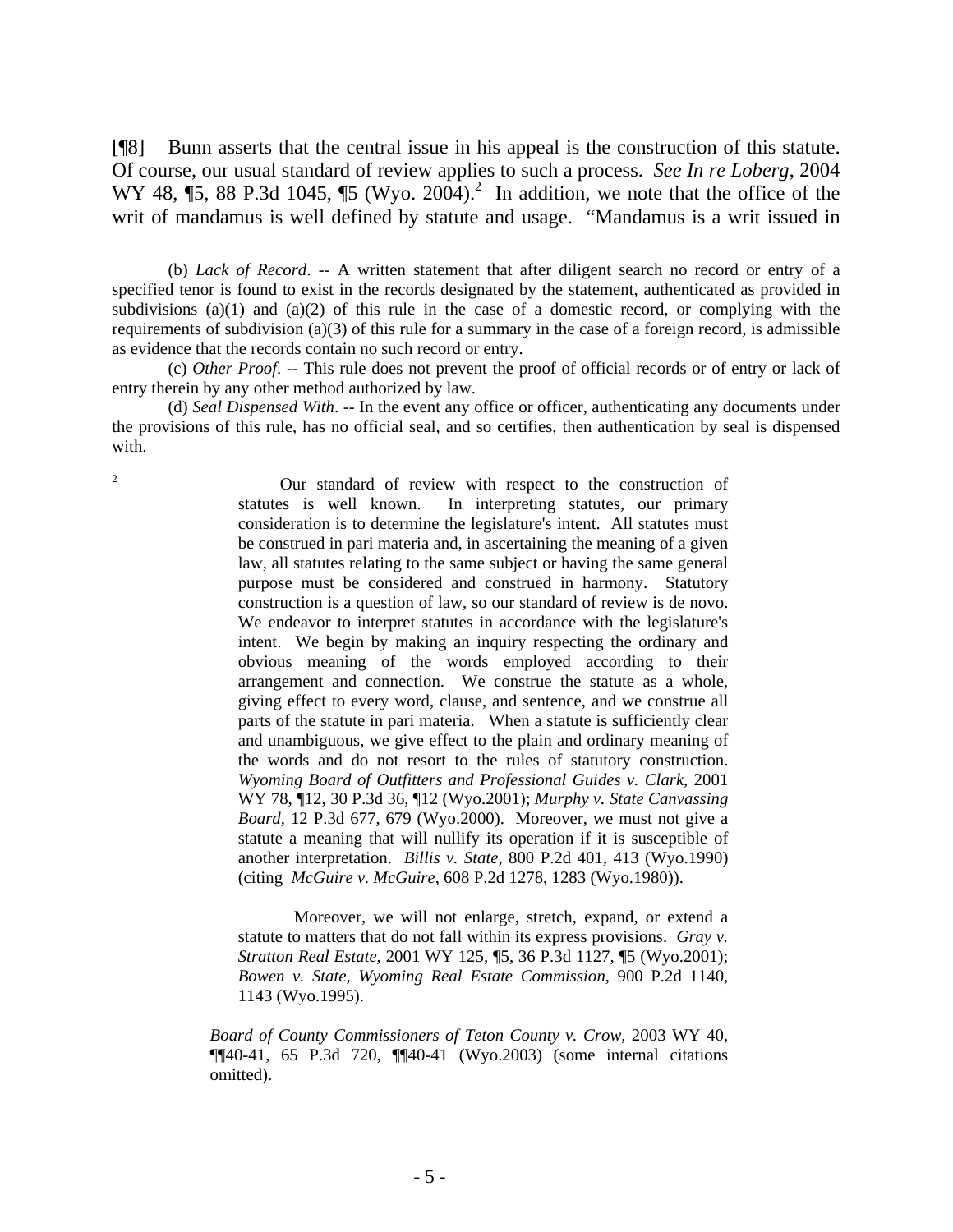the name of the state to an inferior tribunal, a corporation, board or person commanding the performance of an act which the law specially enjoins as a duty resulting from an office, trust or station." *See* Wyo. Stat. Ann. §§ 1-30-101 -118 (LexisNexis 2005); *also see In the Matter of the Board of County Commissioner, Sublette County*, 2001 WY 91, ¶¶10-11, 33 P.3d 107, ¶¶10-11 (Wyo. 2001); and *see generally State ex rel. Blonder v. Goodbrod*, 77 Wyo. 126, 307 P.2d 1073, 1077-78 (1957).

[¶9] The essence of Bunn's contention is that the Clerk has a duty to file a document such as that he offered which "the law specially enjoins as a duty resulting from an office…." For this proposition he relies on Wyo. Stat. Ann. § 18-3-402(a)(vi) (LexisNexis 2005). That subsection provides that a county clerk shall:

> (vi) Have custody and keep all books, records, deeds, maps, papers and copies thereof deposited or kept in his office as required by law. All deeds, mortgages, and other instruments in writing authorized by law to be recorded or filed in his office and left in his office shall be:

> (A) Recorded in distinct handwriting or by typing, photostating, photographing, printing or other reproduction, either in whole or in part, in suitable books; or

> (B) Recorded on microfilm, microcards or other permanent record retention medium. All reproduction processes shall be instituted and used pursuant to W.S. 9-2- 413. Maps may either be recorded as herein provided or if the copying is unlikely to provide a satisfactory record, the county clerk may keep the originals or tracings thereof, undamaged and unfolded and make prints available for public use.

[¶10] Furthermore, Bunn contends that both the Clerk and the district court have misconstrued Wyo. Stat. Ann. § 34-1-119. He contends that a reading of Wyo. Stat. Ann. §§ 34-1-113, 34-1-114, 34-1-115, 34-1-116, and 34-1-126, give a meaning to the phrase "originally signed document" that belies the position taken by the Clerk. We simply cannot agree. Even if we were to rely only on dictionary definitions, we could not agree with Bunn's position. "Originally," means: "*adv* **1** *archaic* **:** by origin or derivation **:** from the first **:** INHERENTLY … **2 :** in the beginning : in the first place : INITIALLY, PRIMARILY…." Webster's Third New International Dictionary 1592 (1986). We conclude that the word "originally," as used in the phrase "originally signed document" takes its meaning from the word original as it is used in W.R.E. 1001(3): "(3) *Original*. – An "original" of a writing or recording is the writing or recording itself or any counterpart intended to have the same effect by a person executing or issuing it…." Thus, we hold that the district court did not err as a matter of law in denying the writ of mandamus. We further note that if we accepted Bunn's argument at face value, then it